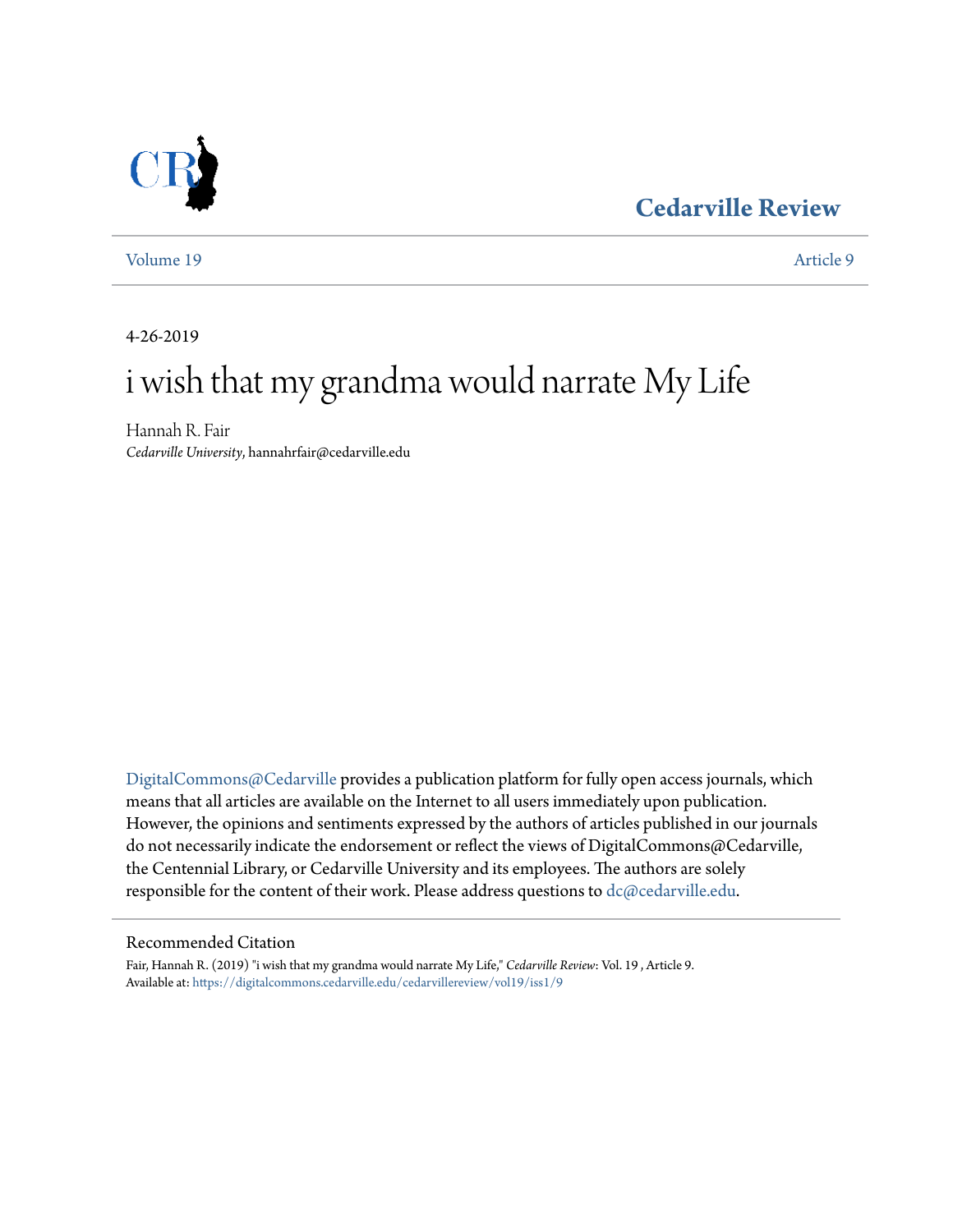### i wish that my grandma would narrate My Life

Browse the contents of [this issue](https://digitalcommons.cedarville.edu/cedarvillereview/vol19/iss1) of *Cedarville Review*.

#### **Keywords**

Cedarville, creative writing, poetry, Hannah Fair

## **Creative Commons License**<br> **C** 000

This work is licensed under a [Creative Commons Attribution-Noncommercial-No Derivative Works 4.0](http://creativecommons.org/licenses/by-nc-nd/4.0/) [License.](http://creativecommons.org/licenses/by-nc-nd/4.0/)

Follow this and additional works at: [https://digitalcommons.cedarville.edu/cedarvillereview](https://digitalcommons.cedarville.edu/cedarvillereview?utm_source=digitalcommons.cedarville.edu%2Fcedarvillereview%2Fvol19%2Fiss1%2F9&utm_medium=PDF&utm_campaign=PDFCoverPages)



This poetry is available in Cedarville Review: [https://digitalcommons.cedarville.edu/cedarvillereview/vol19/iss1/9](https://digitalcommons.cedarville.edu/cedarvillereview/vol19/iss1/9?utm_source=digitalcommons.cedarville.edu%2Fcedarvillereview%2Fvol19%2Fiss1%2F9&utm_medium=PDF&utm_campaign=PDFCoverPages)